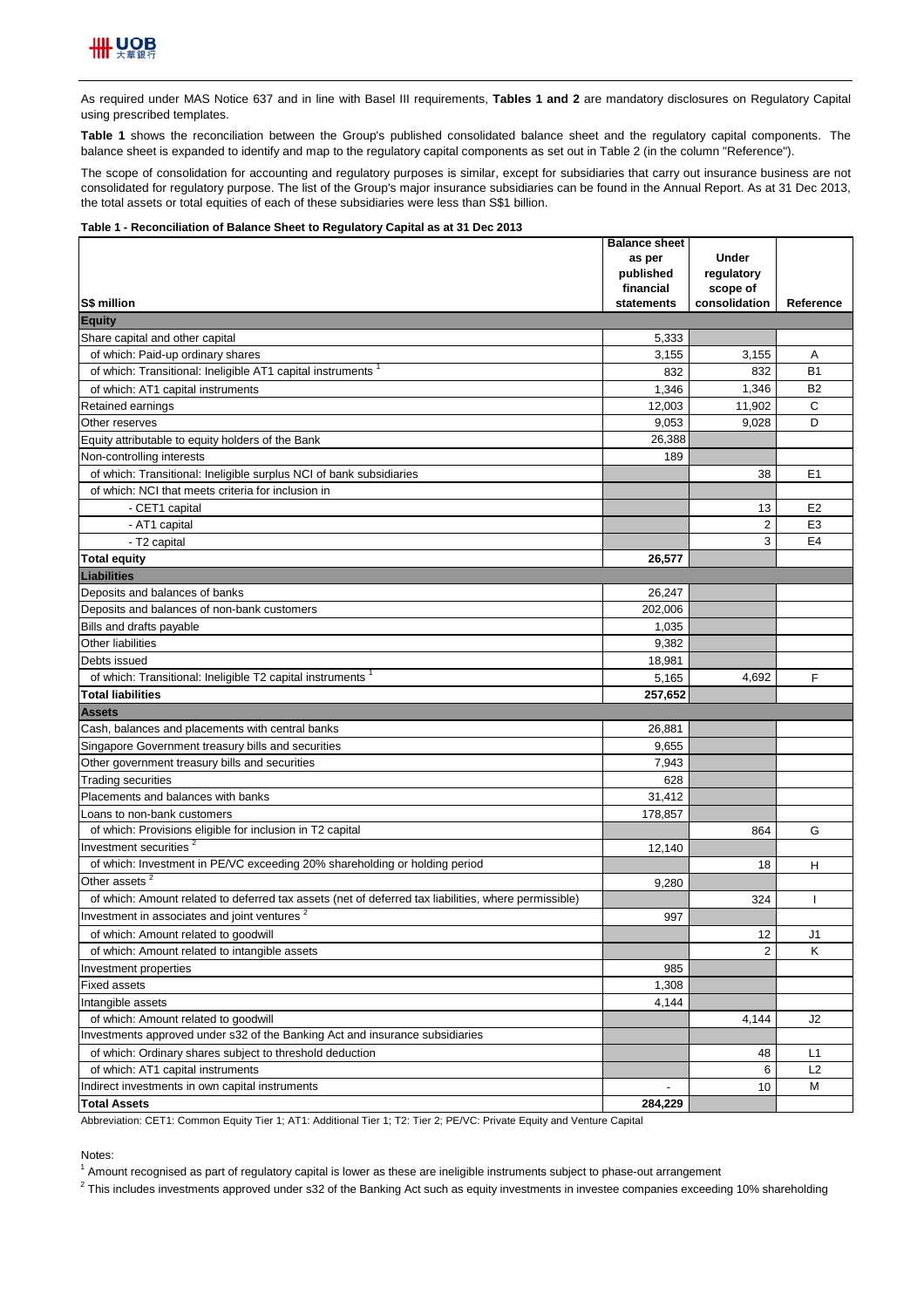

**Table 2** lists the regulatory capital components and the corresponding regulatory adjustments. The columns: (a) '**Amount**' refers to components of capital calculated in accordance with MAS Notice 637, effective 1 Jan 2013, (b) '**Amount subject to Pre-Basel III Treatment**' refers to components of capital that are on transitional arrangement, otherwise would be fully applied towards the relevant tier of capital, and (c) '**Source**' provides link to Table 1 by way of alphabetic / alphanumeric references, and cross-reference within the table by way of row number. Regulatory adjustments that are deducted against capital are reflected as positive numbers. Amounts less than \$500,000 in absolute terms are shown as "0".

## **Table 2 - Capital Components as at 31 Dec 2013**

|                 |                                                                                                    |                          | <b>Amount</b><br>subject to |                  |
|-----------------|----------------------------------------------------------------------------------------------------|--------------------------|-----------------------------|------------------|
|                 |                                                                                                    |                          | Pre-Basel III               |                  |
|                 | S\$ million                                                                                        | Amount                   | <b>Treatment</b>            | Source           |
|                 | Common Equity Tier 1 capital: instruments and reserves                                             |                          |                             |                  |
| $\overline{1}$  | Paid-up ordinary shares and share premium (if applicable)                                          | 3,155                    |                             | Α                |
| $\overline{2}$  | Retained earnings                                                                                  | 11,902                   |                             | C                |
| $3^{\sharp}$    | Accumulated other comprehensive income and other disclosed reserves                                | 9,028                    |                             | D                |
| $\overline{4}$  | Directly issued capital subject to phase out from CET1                                             |                          |                             |                  |
|                 | (only applicable to non-joint stock companies)                                                     |                          |                             |                  |
| 5               | Minority interest that meets criteria for inclusion                                                | 51                       | (38)                        | $E1 + E2, -E1$   |
| $6\phantom{.}6$ | Common Equity Tier 1 capital before regulatory adjustments                                         | 24,136                   |                             |                  |
|                 | Common Equity Tier 1 capital: regulatory adjustments                                               |                          |                             |                  |
| $\overline{7}$  | Valuation adjustment pursuant to Part VIII of MAS Notice 637                                       | $\blacksquare$           |                             |                  |
| $\bf{8}$        | Goodwill, net of associated deferred tax liability                                                 | $\blacksquare$           | 4,156                       | $J1+J2$          |
| $9^{\#}$        | Intangible assets, net of associated deferred tax liability                                        | $\blacksquare$           | 2                           | κ                |
| $10^{#}$        | Deferred tax assets that rely on future profitability                                              |                          | 324                         |                  |
| 11              | Cash flow hedge reserve                                                                            |                          |                             |                  |
| 12              | Shortfall of TEP relative to EL under IRBA                                                         | $\blacksquare$           |                             |                  |
| 13              | Increase in equity capital resulting from securitisation transactions                              | $\overline{\phantom{a}}$ |                             |                  |
| 14              | Unrealised fair value gains/losses on financial liabilities and derivative liabilities             |                          |                             |                  |
|                 | arising from changes in own credit risk                                                            |                          |                             |                  |
| 15              | Defined benefit pension fund assets, net of associated deferred tax liability                      | $\overline{a}$           |                             |                  |
| 16              | Investments in own shares                                                                          | 10                       |                             | M                |
| 17              | Reciprocal cross-holdings in ordinary shares of financial institutions                             |                          |                             |                  |
| 18              | Capital investments in ordinary shares of unconsolidated financial institutions                    |                          |                             |                  |
|                 | in which Reporting Bank does not hold a major stake                                                |                          |                             |                  |
| $19^{#}$        | Investments in ordinary shares of unconsolidated major stake companies                             |                          | 48                          | L1               |
|                 | approved under s32 of Banking Act (including insurance subsidiaries)                               |                          |                             |                  |
|                 | (amount above 10% threshold)                                                                       |                          |                             |                  |
| $20^{#}$        | Mortgage servicing rights (amount above 10% threshold)                                             |                          |                             |                  |
| $21^{\rm \#}$   | Deferred tax assets arising from temporary differences                                             |                          |                             |                  |
|                 | (amount above 10% threshold, net of related tax liability)                                         |                          |                             |                  |
| 22              | Amount exceeding the 15% threshold                                                                 |                          |                             |                  |
| $23^{#}$        | of which: investments in ordinary shares of unconsolidated major stake companies                   |                          |                             |                  |
|                 | approved under s32 of Banking Act (including insurance subsidiaries)                               |                          |                             |                  |
| $24^{#}$        | of which: mortgage servicing rights                                                                |                          |                             |                  |
| $25^{\circ}$    | of which: deferred tax assets arising from temporary differences                                   |                          |                             |                  |
| 26              | National specific regulatory adjustments                                                           |                          |                             |                  |
| 26A             | PE/VC investments in the form of ordinary shares, in excess of 20%                                 |                          | 18                          | Н                |
|                 | of such capital investments                                                                        |                          |                             |                  |
| 26B             | PE/VC investments held beyond the relevant holding periods set out in MAS Notice 630               | $\overline{a}$           | 0                           | Н                |
| 26C             | Capital deficits in subsidiaries and associates that are regulated financial institutions          |                          |                             |                  |
| 26D             | Any other items which the Authority may specify                                                    |                          |                             |                  |
| 27              | Regulatory adjustments applied in calculation of CET1 Capital due to insufficient                  | 2,338                    |                             | shortfall of row |
|                 | AT1 Capital to satisfy required deductions                                                         |                          |                             | 36 over row 43   |
| 28              | Total regulatory adjustments to CET1 Capital                                                       | 2,348                    |                             |                  |
| 29              | <b>Common Equity Tier 1 capital (CET1)</b>                                                         | 21,788                   |                             |                  |
|                 | <b>Additional Tier 1 capital: instruments</b>                                                      |                          |                             |                  |
| 30              | AT1 capital instruments and share premium (if applicable)                                          | 1,346                    |                             | B <sub>2</sub>   |
| 31              | of which: classified as equity under the Accounting Standards                                      | 1,346                    |                             |                  |
| 32              | of which: classified as liabilities under the Accounting Standards                                 |                          |                             |                  |
| 33              | Transitional: Ineligible capital instruments (pursuant to paragraphs 6.5.3 and 6.5.4)              | 832                      |                             | <b>B1</b>        |
| 34              | AT1 capital instruments issued by fully-consolidated subsidiaries that meet criteria for inclusion | $\overline{2}$           |                             | E <sub>3</sub>   |
| 35              | of which: instruments issued by subsidiaries subject to phase out                                  |                          |                             |                  |
| 36              | Additional Tier 1 capital before regulatory adjustments                                            | 2,180                    |                             |                  |
|                 | Additional Tier 1 capital: regulatory adjustments                                                  |                          |                             |                  |
| 37              | Investments in own AT1 capital instruments                                                         | 0                        |                             | M                |
| 38              | Reciprocal cross-holdings in AT1 capital instruments of financial institutions                     |                          |                             |                  |
| 39              | Capital investments in AT1 capital instruments of unconsolidated financial institutions            |                          |                             |                  |
|                 | in which Reporting Bank does not hold a major stake                                                |                          |                             |                  |
|                 |                                                                                                    |                          |                             |                  |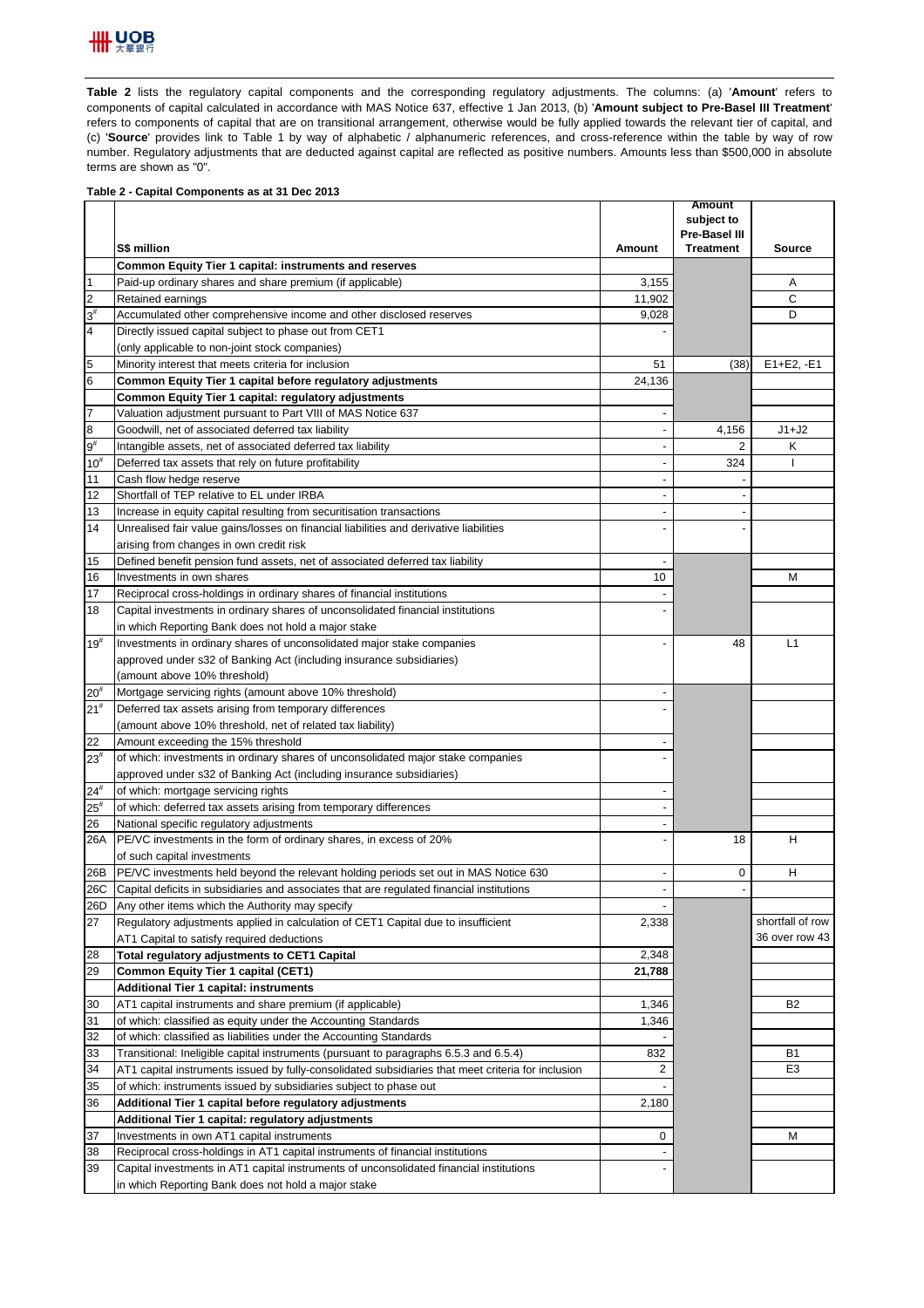### **Table 2 - Capital Components as at 31 Dec 2013**

|          | S\$ million                                                                                                                              | Amount         | <b>Amount</b><br>subject to<br>Pre-Basel III<br><b>Treatment</b> | <b>Source</b>   |
|----------|------------------------------------------------------------------------------------------------------------------------------------------|----------------|------------------------------------------------------------------|-----------------|
| $40^{#}$ | Investments in AT1 capital instruments of unconsolidated major stake companies                                                           | 3              | 3                                                                | L2              |
|          | approved under s32 of Banking Act (including insurance subsidiaries)                                                                     |                |                                                                  |                 |
| 41       | National specific regulatory adjustments                                                                                                 | 4,515          |                                                                  |                 |
| 41A      | PE/VC investments in the form of AT1 capital instruments, in excess of 20%                                                               |                |                                                                  |                 |
|          | of such capital investments                                                                                                              |                |                                                                  |                 |
| 41B      | Any other items which the Authority may specify                                                                                          |                |                                                                  |                 |
| 41C      | Regulatory adjustments applied to AT1 Capital in respect of amounts                                                                      | 4,515          |                                                                  |                 |
|          | subject to pre-Basel III treatment                                                                                                       |                |                                                                  |                 |
|          | of which: Goodwill, net of associated deferred tax liability                                                                             | 4,156          |                                                                  | row 8 at 100%   |
|          | of which: Intangible assets, net of associated deferred tax liability                                                                    | $\overline{2}$ |                                                                  | row 9 at 100%   |
|          | of which: Deferred tax assets that rely on future profitability                                                                          | 324            |                                                                  | row 10 at 100%  |
|          | of which: Cash flow hedge reserve                                                                                                        |                |                                                                  |                 |
|          | of which: Increase in equity capital resulting from securitisation transactions                                                          |                |                                                                  |                 |
|          | of which: Unrealised fair value gains/losses on financial liabilities and derivative liabilities                                         |                |                                                                  |                 |
|          | arising from changes in own credit risk<br>of which: Shortfall of TEP relative to EL under IRBA                                          |                |                                                                  |                 |
|          | of which: PE/VC investments in the form of ordinary shares, in excess of 20%                                                             | 9              |                                                                  | row 26A at 50%  |
|          | of such capital investments                                                                                                              |                |                                                                  |                 |
|          | of which: PE/VC investments held beyond the relevant holding periods set out in                                                          | $\mathbf 0$    |                                                                  | row 26B at 50%  |
|          | MAS Notice 630                                                                                                                           |                |                                                                  |                 |
|          | of which: Capital deficits in subsidiaries and associates that are regulated financial institutions                                      |                |                                                                  |                 |
|          | of which: Investments in ordinary shares of unconsolidated major stake companies                                                         | 24             |                                                                  | row 19 at 50%   |
|          | approved under s32 of Banking Act (incl insurance subsidiaries)                                                                          |                |                                                                  |                 |
|          | of which: PE/VC investments in the form of Tier 2 capital instruments, in excess of 20%                                                  |                |                                                                  |                 |
|          | of such capital investments                                                                                                              |                |                                                                  |                 |
|          | of which: Investments in Tier 2 capital instruments of unconsolidated major stake companies                                              |                |                                                                  |                 |
|          | approved under s32 of Banking Act (incl insurance subsidiaries)                                                                          |                |                                                                  |                 |
| 42       | Regulatory adjustments applied in calculation of AT1 Capital due to                                                                      |                |                                                                  |                 |
|          | insufficient Tier 2 Capital to satisfy required deductions                                                                               |                |                                                                  |                 |
| 43       | Total regulatory adjustments to Additional Tier 1 capital                                                                                | 4,518          |                                                                  |                 |
| 44       | Additional Tier 1 capital (AT1)                                                                                                          |                |                                                                  | floored at zero |
| 45       | Tier 1 capital (T1 = CET1 + AT1)                                                                                                         | 21,788         |                                                                  |                 |
|          | Tier 2 capital: instruments and provisions                                                                                               |                |                                                                  |                 |
| 46       | Tier 2 capital instruments and share premium (if applicable)                                                                             |                |                                                                  |                 |
| 47       | Transitional: Ineligible capital instruments (pursuant to paragraphs 6.5.3 and 6.5.4)                                                    | 4,692          |                                                                  | F               |
| 48       | Tier 2 capital instruments issued by fully-consolidated subsidiaries that meet criteria for inclusion                                    | 3              |                                                                  | E <sub>4</sub>  |
| 49       | of which: instruments issued by subsidiaries subject to phase out                                                                        |                |                                                                  |                 |
| 50       | Provisions                                                                                                                               | 864            |                                                                  | G               |
| 51       | Tier 2 capital before regulatory adjustments                                                                                             | 5,558          |                                                                  |                 |
|          | Tier 2 capital: regulatory adjustments                                                                                                   |                |                                                                  |                 |
| 52       | Investments in own Tier 2 instruments                                                                                                    | 0              |                                                                  | М               |
| 53       | Reciprocal cross-holdings in Tier 2 capital instruments of financial institutions                                                        |                |                                                                  |                 |
| 54       | Capital investments in Tier 2 capital instruments of unconsolidated financial institutions                                               |                |                                                                  |                 |
|          | in which Reporting Bank does not hold a major stake<br>Investments in Tier 2 capital instruments of unconsolidated major stake companies |                |                                                                  |                 |
| $55^{#}$ | approved under s32 of Banking Act (including insurance subsidiaries)                                                                     |                |                                                                  |                 |
| 56       | National specific regulatory adjustments                                                                                                 | 36             |                                                                  |                 |
| 56A      | PE/VC investments in the form of Tier 2 capital instruments, in excess of 20%                                                            |                |                                                                  |                 |
|          | of such capital investments                                                                                                              |                |                                                                  |                 |
| 56B      | Any other items which the Authority may specify                                                                                          |                |                                                                  |                 |
|          | 56C Regulatory adjustments applied to Tier 2 Capital in respect of amounts                                                               | 36             |                                                                  |                 |
|          | subject to pre-Basel III treatment                                                                                                       |                |                                                                  |                 |
|          | of which: Shortfall of TEP relative to EL under IRBA                                                                                     |                |                                                                  |                 |
|          | of which: PE/VC investments in the form of ordinary shares, in excess of 20%                                                             | 9              |                                                                  | row 26A at 50%  |
|          | of such capital investments                                                                                                              |                |                                                                  |                 |
|          | of which: PE/VC investments held beyond the relevant holding periods set out in                                                          | 0              |                                                                  | row 26B at 50%  |
|          | MAS Notice 630                                                                                                                           |                |                                                                  |                 |
|          | of which: Capital deficits in subsidiaries and associates that are regulated financial institutions                                      |                |                                                                  |                 |
|          | of which: Investments in ordinary shares of unconsolidated major stake companies                                                         | 24             |                                                                  | row 19 at 50%   |
|          | approved under s32 of Banking Act (incl insurance subsidiaries)                                                                          |                |                                                                  |                 |
|          | of which: PE/VC investments in the form of AT1 capital instruments, in excess of 20%                                                     |                |                                                                  |                 |
|          | of such capital investments                                                                                                              |                |                                                                  |                 |